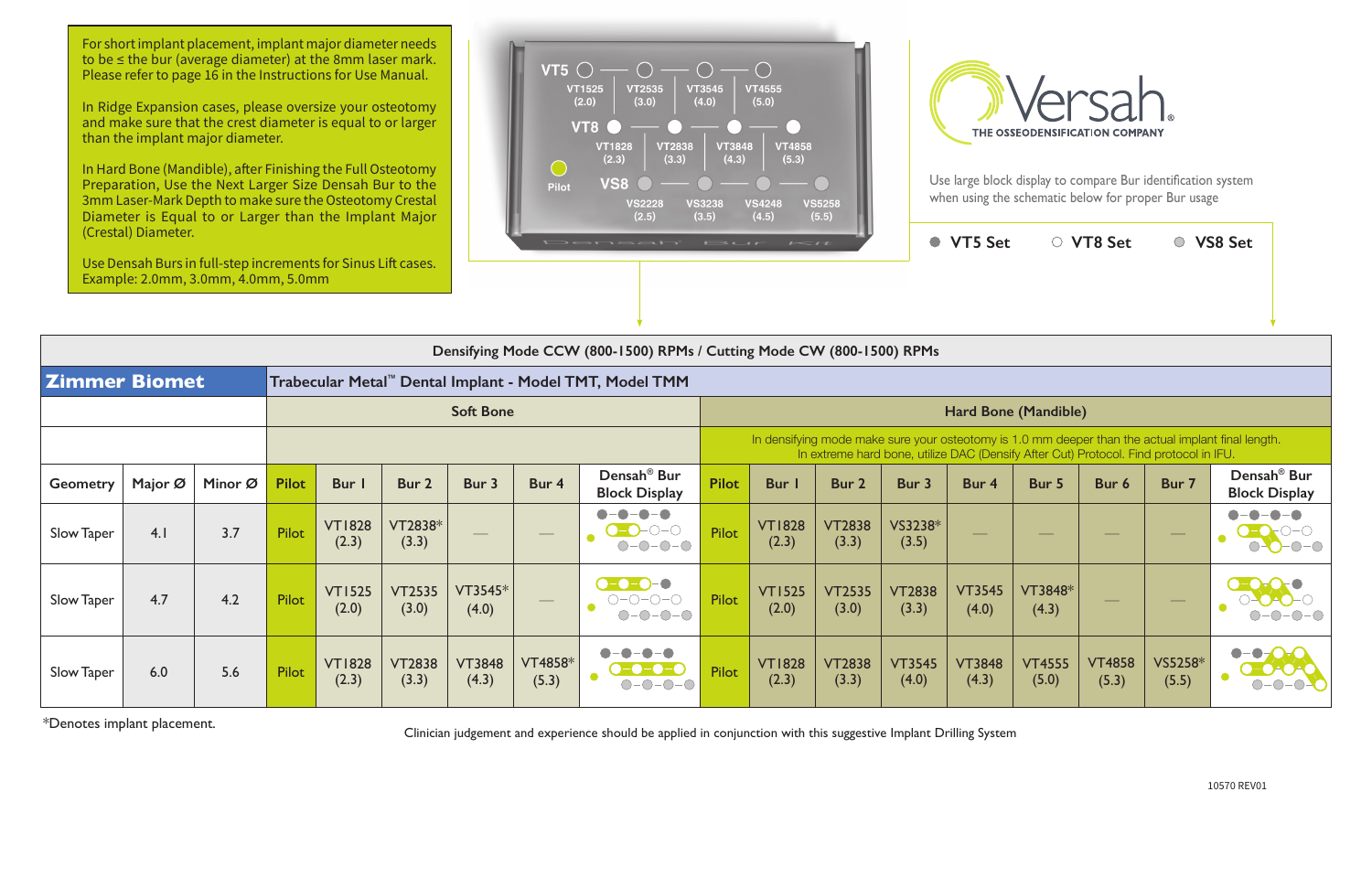|                      | $\mathsf{C}$ . $\mathsf{C}$ . $\mathsf{C}$ . $\mathsf{C}$ . $\mathsf{C}$ . $\mathsf{C}$ . $\mathsf{C}$<br>Use Densah Burs in full-step increments for Sinus Lift cases.<br>Example: 2.0mm, 3.0mm, 4.0mm, 5.0mm |         |                                                                                                     |                        |                                               |                        |                         | Densah <sup>"</sup> Bur                                                                                              |                      | $I \subset I$          |                        |                        | ● VT5 Set              |                        | ○ VT8 Set              |                                                                                       | ○ VS8 Set                                                                                          |  |  |  |
|----------------------|----------------------------------------------------------------------------------------------------------------------------------------------------------------------------------------------------------------|---------|-----------------------------------------------------------------------------------------------------|------------------------|-----------------------------------------------|------------------------|-------------------------|----------------------------------------------------------------------------------------------------------------------|----------------------|------------------------|------------------------|------------------------|------------------------|------------------------|------------------------|---------------------------------------------------------------------------------------|----------------------------------------------------------------------------------------------------|--|--|--|
|                      |                                                                                                                                                                                                                |         |                                                                                                     |                        |                                               |                        |                         |                                                                                                                      |                      |                        |                        |                        |                        |                        |                        |                                                                                       |                                                                                                    |  |  |  |
|                      |                                                                                                                                                                                                                |         |                                                                                                     |                        |                                               |                        |                         | Densifying Mode CCW (800-1500) RPMs / Cutting Mode CW (800-1500) RPMs                                                |                      |                        |                        |                        |                        |                        |                        |                                                                                       |                                                                                                    |  |  |  |
| <b>Zimmer Biomet</b> |                                                                                                                                                                                                                |         |                                                                                                     |                        | <b>Tapered Screw-Vent Implant - Model TSV</b> |                        |                         |                                                                                                                      |                      |                        |                        |                        |                        |                        |                        |                                                                                       |                                                                                                    |  |  |  |
|                      |                                                                                                                                                                                                                |         |                                                                                                     |                        |                                               | <b>Soft Bone</b>       |                         |                                                                                                                      | Hard Bone (Mandible) |                        |                        |                        |                        |                        |                        |                                                                                       |                                                                                                    |  |  |  |
|                      |                                                                                                                                                                                                                |         |                                                                                                     |                        |                                               |                        |                         |                                                                                                                      |                      |                        |                        |                        |                        |                        |                        | In extreme hard bone, utilize DAC (Densify After Cut) Protocol. Find protocol in IFU. | In densifying mode make sure your osteotomy is 1.0 mm deeper than the actual implant final length. |  |  |  |
| Geometry             | Major Ø                                                                                                                                                                                                        | Minor Ø | Densah <sup>®</sup> Bur<br><b>Pilot</b><br>Bur 4<br>Bur I<br>Bur 2<br>Bur 3<br><b>Block Display</b> |                        |                                               |                        |                         |                                                                                                                      | <b>Pilot</b>         | <b>Bur</b> I           | Bur 2                  | Bur 3                  | Bur 4                  | Bur 5                  | Bur 6                  | Bur 7                                                                                 | Densah <sup>®</sup> Bur<br><b>Block Display</b>                                                    |  |  |  |
| <b>Taper</b>         | 3.7                                                                                                                                                                                                            | 3.1     | Pilot                                                                                               | <b>VT1525</b><br>(2.0) | VT2535*<br>(3.0)                              |                        |                         | $\begin{array}{c} \n - \bullet - \bullet \n \end{array}$<br>$\bigcirc - \bigcirc - \bigcirc - \bigcirc$<br>$O-O-O-O$ | Pilot                | <b>VT1525</b><br>(2.0) | <b>VT2535</b><br>(3.0) | VT2838*<br>(3.3)       |                        |                        |                        |                                                                                       | $\bullet - \bullet$                                                                                |  |  |  |
| <b>Taper</b>         | 4.1                                                                                                                                                                                                            | 3.5     | Pilot                                                                                               | <b>VT1828</b><br>(2.3) | VT2838*<br>(3.3)                              |                        |                         | $-O$ - $O$<br>$O-O-O-O$                                                                                              | Pilot                | <b>VT1828</b><br>(2.3) | <b>VT2838</b><br>(3.3) | VS3238*<br>(3.5)       |                        |                        |                        |                                                                                       |                                                                                                    |  |  |  |
| <b>Taper</b>         | 4.7                                                                                                                                                                                                            | 3.9     | Pilot                                                                                               | <b>VT1525</b><br>(2.0) | <b>VT2535</b><br>(3.0)                        | VT3545*<br>(4.0)       |                         | $\bullet$ -0-0-0<br>$\bigcirc - \bigcirc - \bigcirc - \bigcirc$<br>$O-O-O-O$                                         | Pilot                | <b>VT1525</b><br>(2.0) | <b>VT2535</b><br>(3.0) | <b>VT2838</b><br>(3.3) | <b>VT3545</b><br>(4.0) | VT3848*<br>(4.3)       |                        |                                                                                       |                                                                                                    |  |  |  |
| <b>Taper</b>         | 6.0                                                                                                                                                                                                            | 5.2     | Pilot                                                                                               | <b>VT1828</b><br>(2.3) | <b>VT2838</b><br>(3.3)                        | <b>VT3848</b><br>(4.3) | <b>VT4858*</b><br>(5.3) |                                                                                                                      | Pilot                | <b>VT1828</b><br>(2.3) | <b>VT2838</b><br>(3.3) | <b>VT3545</b><br>(4.0) | <b>VT3848</b><br>(4.3) | <b>VT4555</b><br>(5.0) | <b>VT4858</b><br>(5.3) | VS5258*<br>(5.5)                                                                      | $\bullet$ - $\bullet$ -                                                                            |  |  |  |

\*Denotes implant placement. Clinician judgement and experience should be applied in conjunction with this suggestive Implant Drilling System 10570 REV01

For short implant placement, implant major diameter needs to be ≤ the bur (average diameter) at the 8mm laser mark. Please refer to page 16 in the Instructions for Use Manual.

In Ridge Expansion cases, please oversize your osteotomy and make sure that the crest diameter is equal to or larger than the implant major diameter.

In Hard Bone (Mandible), after Finishing the Full Osteotomy Preparation, Use the Next Larger Size Densah Bur to the 3mm Laser-Mark Depth to make sure the Osteotomy Crestal Diameter is Equal to or Larger than the Implant Major (Crestal) Diameter.





Use large block display to compare Bur identification system when using the schematic below for proper Bur usage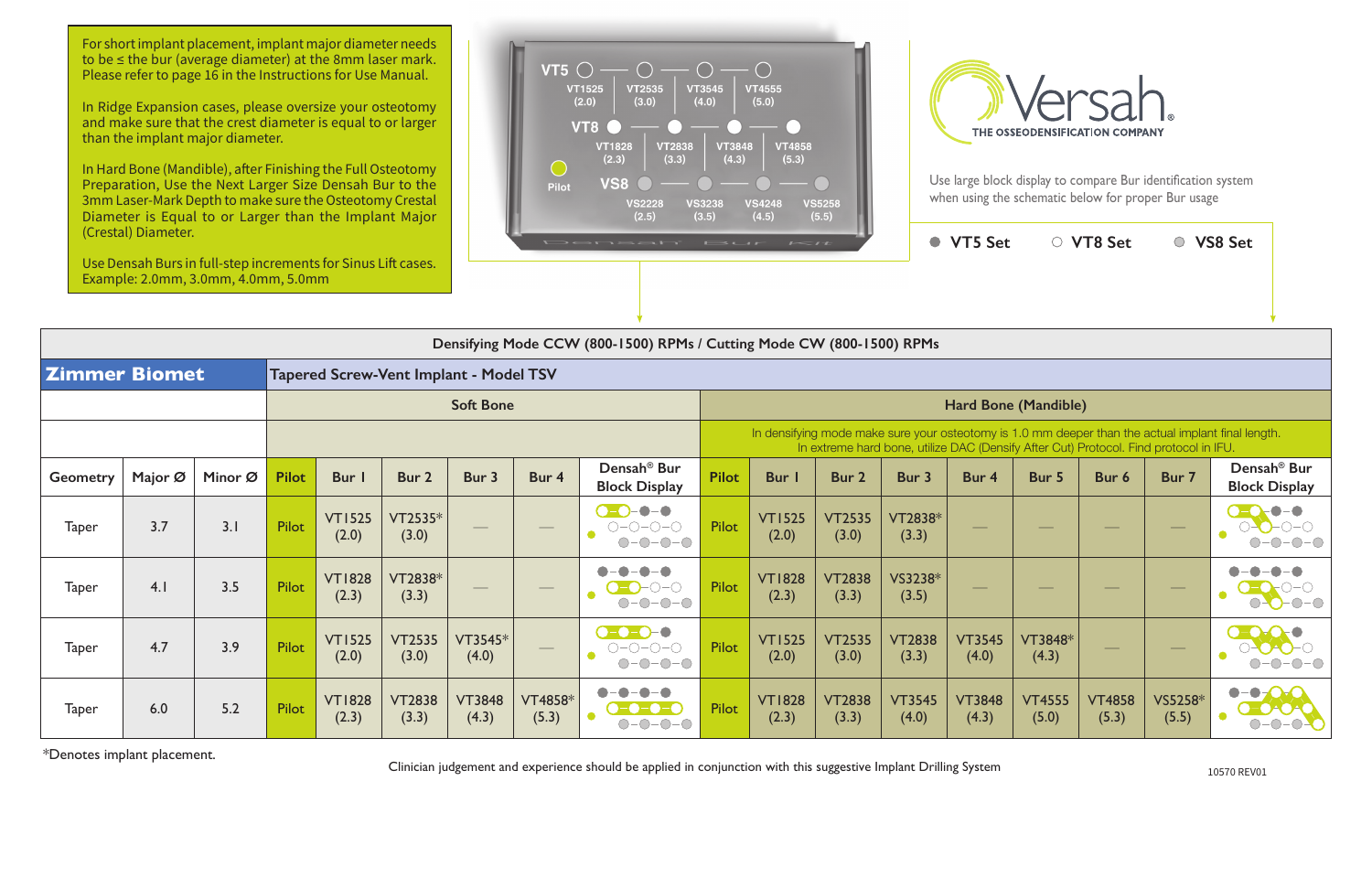|                      | (Crestal) Diameter. | Use Densah Burs in full-step increments for Sinus Lift cases.<br>Example: 2.0mm, 3.0mm, 4.0mm, 5.0mm |              |                             |                        |                                                                                                                                                                                             |                   | Densah' Bur                                                           |              | $L = 11$               |                        |                        | ● VT5 Set                                                                                                                                                                                                                                                                                                                                                                                                                                                                  |                                | ○ VT8 Set                |                          | ○ VS8 Set                                       |
|----------------------|---------------------|------------------------------------------------------------------------------------------------------|--------------|-----------------------------|------------------------|---------------------------------------------------------------------------------------------------------------------------------------------------------------------------------------------|-------------------|-----------------------------------------------------------------------|--------------|------------------------|------------------------|------------------------|----------------------------------------------------------------------------------------------------------------------------------------------------------------------------------------------------------------------------------------------------------------------------------------------------------------------------------------------------------------------------------------------------------------------------------------------------------------------------|--------------------------------|--------------------------|--------------------------|-------------------------------------------------|
|                      |                     |                                                                                                      |              |                             |                        |                                                                                                                                                                                             |                   | Densifying Mode CCW (800-1500) RPMs / Cutting Mode CW (800-1500) RPMs |              |                        |                        |                        |                                                                                                                                                                                                                                                                                                                                                                                                                                                                            |                                |                          |                          |                                                 |
| <b>Zimmer Biomet</b> |                     |                                                                                                      |              | One-Piece, MTX <sup>®</sup> |                        |                                                                                                                                                                                             |                   |                                                                       |              |                        |                        |                        |                                                                                                                                                                                                                                                                                                                                                                                                                                                                            |                                |                          |                          |                                                 |
|                      |                     |                                                                                                      |              |                             |                        | <b>Soft Bone</b>                                                                                                                                                                            |                   |                                                                       |              |                        |                        |                        |                                                                                                                                                                                                                                                                                                                                                                                                                                                                            | Hard Bone (Mandible)           |                          |                          |                                                 |
|                      |                     |                                                                                                      |              |                             |                        | In densifying mode make sure your osteotomy is 1.0 mm deeper than the actual implant final length.<br>In extreme hard bone, utilize DAC (Densify After Cut) Protocol. Find protocol in IFU. |                   |                                                                       |              |                        |                        |                        |                                                                                                                                                                                                                                                                                                                                                                                                                                                                            |                                |                          |                          |                                                 |
| <b>Geometry</b>      | Major Ø             | Minor Ø                                                                                              | <b>Pilot</b> | Bur I<br>Bur 2<br>Bur 3     |                        |                                                                                                                                                                                             | Bur 4             | Densah <sup>®</sup> Bur<br><b>Block Display</b>                       | <b>Pilot</b> | <b>Bur</b>             | Bur 2                  | Bur 3                  | Bur 4                                                                                                                                                                                                                                                                                                                                                                                                                                                                      | Bur 5                          | Bur 6                    | Bur 7                    | Densah <sup>®</sup> Bur<br><b>Block Display</b> |
| <b>Taper</b>         | 3.5                 | 3.0                                                                                                  | <b>Pilot</b> | <b>VT1525</b><br>(2.0)      | VT2535*<br>(3.0)       |                                                                                                                                                                                             | $\hspace{0.05cm}$ | $-$<br>$O-O-O-O-$<br>$O-O-O-O$                                        | Pilot        | <b>VT1525</b><br>(2.0) | <b>VT1828</b><br>(2.3) | VT2535*<br>(3.0)       | $\frac{1}{2} \left( \frac{1}{2} \right) \left( \frac{1}{2} \right) \left( \frac{1}{2} \right) \left( \frac{1}{2} \right) \left( \frac{1}{2} \right) \left( \frac{1}{2} \right) \left( \frac{1}{2} \right) \left( \frac{1}{2} \right) \left( \frac{1}{2} \right) \left( \frac{1}{2} \right) \left( \frac{1}{2} \right) \left( \frac{1}{2} \right) \left( \frac{1}{2} \right) \left( \frac{1}{2} \right) \left( \frac{1}{2} \right) \left( \frac{1}{2} \right) \left( \frac$ | $\overbrace{\hspace{25mm}}^{}$ | __                       | $\overline{\phantom{a}}$ |                                                 |
| <b>Taper</b>         | 4.5                 | 3.7                                                                                                  | <b>Pilot</b> | <b>VT1525</b><br>(2.0)      | <b>VT2535</b><br>(3.0) | VT3545*<br>(4.0)                                                                                                                                                                            | $\hspace{0.05cm}$ | $-0-0-0$<br>$O-O-O-O-$<br>$O-O-O-O$                                   | Pilot        | <b>VT1525</b><br>(2.0) | <b>VT1828</b><br>(2.3) | <b>VT2535</b><br>(3.0) | <b>VT2838</b><br>(3.3)                                                                                                                                                                                                                                                                                                                                                                                                                                                     | VT3545*<br>(4.0)               | $\overline{\phantom{a}}$ | $\overline{\phantom{a}}$ |                                                 |
| <b>Taper</b>         | 5.5                 | 4.7                                                                                                  | Pilot        | <b>VT1525</b><br>(2.0)      | <b>VT2535</b><br>(3.0) | <b>VT3545</b><br>(4.0)                                                                                                                                                                      | VT4555*<br>(5.0)  | $\bullet$ - $\bullet$ - $\bullet$<br>$O-O-O-O-$<br>$O-O-O-O$          | Pilot        | <b>VT1525</b><br>(2.0) | <b>VT1828</b><br>(2.3) | <b>VT2535</b><br>(3.0) | <b>VT2838</b><br>(3.3)                                                                                                                                                                                                                                                                                                                                                                                                                                                     | <b>VT3545</b><br>(4.0)         | <b>VT3848</b><br>(4.3)   | <b>VT4555</b><br>(5.0)   |                                                 |

\*Denotes implant placement.

Clinician judgement and experience should be applied in conjunction with this suggestive Implant Drilling System 10570 REV01

For short implant placement, implant major diameter needs to be ≤ the bur (average diameter) at the 8mm laser mark. Please refer to page 16 in the Instructions for Use Manual.

In Ridge Expansion cases, please oversize your osteotomy and make sure that the crest diameter is equal to or larger than the implant major diameter.

In Hard Bone (Mandible), after Finishing the Full Osteotomy Preparation, Use the Next Larger Size Densah Bur to the 3mm Laser-Mark Depth to make sure the Osteotomy Crestal Diameter is Equal to or Larger than the Implant Major (Crestal) Diameter.





Use large block display to compare Bur identification system when using the schematic below for proper Bur usage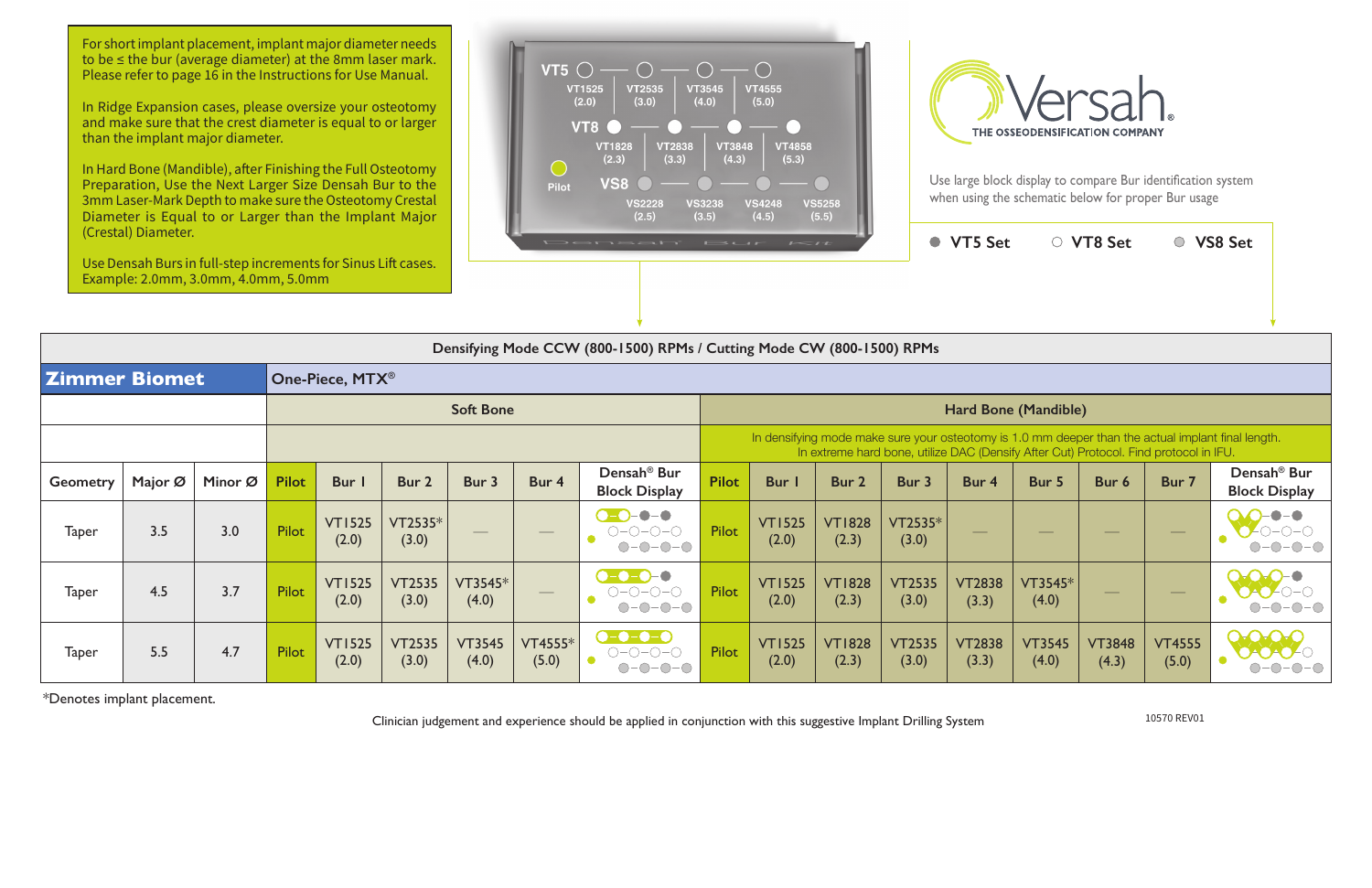|                   |                        | <b>VT5 Set</b>              |                                                                                                                                                             | ○ VT8 Set |       | <b>VS8 Set</b>                                  |
|-------------------|------------------------|-----------------------------|-------------------------------------------------------------------------------------------------------------------------------------------------------------|-----------|-------|-------------------------------------------------|
|                   |                        |                             |                                                                                                                                                             |           |       |                                                 |
|                   | 00-1500) RPMs          |                             |                                                                                                                                                             |           |       |                                                 |
|                   |                        |                             |                                                                                                                                                             |           |       |                                                 |
|                   |                        | <b>Hard Bone (Mandible)</b> |                                                                                                                                                             |           |       |                                                 |
|                   |                        |                             | ake sure your osteotomy is 1.0 mm deeper than the actual implant final length.<br>ard bone, utilize DAC (Densify After Cut) Protocol. Find protocol in IFU. |           |       |                                                 |
| 3 <sub>ur</sub>   | Bur 4                  | Bur 5                       | Bur 6                                                                                                                                                       | Bur 7     | Bur 8 | Densah <sup>®</sup> Bur<br><b>Block Display</b> |
| $S2228*$<br>(2.5) |                        |                             |                                                                                                                                                             |           |       |                                                 |
|                   |                        |                             |                                                                                                                                                             |           |       |                                                 |
| T2838<br>(3.3)    | VT3545*<br>(4.0)       |                             |                                                                                                                                                             |           |       |                                                 |
| T2838<br>(3.3)    | <b>VT3545</b><br>(4.0) | <b>VT3848</b><br>(4.3)      | VT4555*<br>(5.0)                                                                                                                                            |           |       |                                                 |

|                 | Densifying Mode CCW (800-1500) RPMs / Cutting Mode CW (800-1500) RPMs<br><b>Zimmer Biomet</b><br>NanoTite, <sup>™</sup> OSSEOTITE® OSSEOTITE®2, T3® Parallel Walled With DCD® |                   |                                                                             |                        |                        |                        |                                             |                                           |            |                        |                        |                                                                                                                                                                                             |                        |                        |                  |       |                                                 |  |
|-----------------|-------------------------------------------------------------------------------------------------------------------------------------------------------------------------------|-------------------|-----------------------------------------------------------------------------|------------------------|------------------------|------------------------|---------------------------------------------|-------------------------------------------|------------|------------------------|------------------------|---------------------------------------------------------------------------------------------------------------------------------------------------------------------------------------------|------------------------|------------------------|------------------|-------|-------------------------------------------------|--|
|                 |                                                                                                                                                                               |                   |                                                                             |                        |                        |                        |                                             |                                           |            |                        |                        |                                                                                                                                                                                             |                        |                        |                  |       |                                                 |  |
|                 |                                                                                                                                                                               |                   |                                                                             |                        |                        | <b>Soft Bone</b>       |                                             |                                           |            |                        |                        |                                                                                                                                                                                             |                        | Hard Bone (Mandible)   |                  |       |                                                 |  |
|                 |                                                                                                                                                                               |                   |                                                                             |                        |                        |                        |                                             |                                           |            |                        |                        | In densifying mode make sure your osteotomy is 1.0 mm deeper than the actual implant final length.<br>In extreme hard bone, utilize DAC (Densify After Cut) Protocol. Find protocol in IFU. |                        |                        |                  |       |                                                 |  |
| <b>Geometry</b> | Major<br>Ø                                                                                                                                                                    | <b>Minor</b><br>Ø | Densah <sup>®</sup> Bur<br><b>Pilot</b><br>Bur  <br>Bur 2<br>Bur 3<br>Bur 4 |                        |                        |                        | <b>Block Display</b>                        | <b>Pilot</b>                              | <b>Bur</b> | <b>Bur 2</b>           | Bur 3                  | Bur 4                                                                                                                                                                                       | Bur 5                  | Bur 6                  | Bur 7            | Bur 8 | Densah <sup>®</sup> Bur<br><b>Block Display</b> |  |
| Straight        | 3.4                                                                                                                                                                           | 2.4               | Pilot                                                                       | <b>VT1525</b><br>(2.0) | VS2228*<br>(2.5)       |                        |                                             | $\bullet$<br>$-O$ - $O$<br>$ \bigcap$ $-$ | Pilot      | <b>VT1525</b><br>(2.0) | <b>VT1828</b><br>(2.3) | VS2228*<br>(2.5)                                                                                                                                                                            |                        |                        |                  |       |                                                 |  |
| Straight        | 4.1                                                                                                                                                                           | 2.6               | Pilot                                                                       | <b>VT1828</b><br>(2.3) | VT2535*<br>(3.0)       |                        |                                             | $0$ -O-O-O<br>$-O$ -O<br>$\bigcirc$       | Pilot      | <b>VT1828</b><br>(2.3) | VT2535*<br>(3.0)       |                                                                                                                                                                                             |                        |                        |                  |       |                                                 |  |
| Straight        | 5.0                                                                                                                                                                           | 3.1               | Pilot                                                                       | <b>VT1828</b><br>(2.3) | <b>VT2838</b><br>(3.3) | VT3545*<br>(4.0)       | $\hspace{1.0cm} \overbrace{\hspace{1.0cm}}$ |                                           | Pilot      | <b>VT1828</b><br>(2.3) | <b>VT2535</b><br>(3.0) | <b>VT2838</b><br>(3.3)                                                                                                                                                                      | VT3545*<br>(4.0)       |                        |                  |       |                                                 |  |
| Straight        | 6.0                                                                                                                                                                           | 4.1               | Pilot                                                                       | <b>VT1828</b><br>(2.3) | <b>VT2838</b><br>(3.3) | <b>VT3848</b><br>(4.3) | VT4555*<br>(5.0)                            | <b>-0-C</b><br>-0-                        | Pilot      | <b>VT1828</b><br>(2.3) | <b>VT2535</b><br>(3.0) | <b>VT2838</b><br>(3.3)                                                                                                                                                                      | <b>VT3545</b><br>(4.0) | <b>VT3848</b><br>(4.3) | VT4555*<br>(5.0) |       |                                                 |  |

\*Denotes implant placement. \*Clinician judgement and experience should be applied in conjunction with this suggestive Implant Drilling System.

For short implant placement, implant major diameter needs to be ≤ the bur (average diameter) at the 8mm laser mark. Please refer to page 16 in the Instructions for Use Manual.

In Ridge Expansion cases, please oversize your osteotomy and make sure that the crest diameter is equal to or larger than the implant major diameter.

In Hard Bone (Mandible), after Finishing the Full Osteotomy Preparation, Use the Next Larger Size Densah Bur to the 3mm Laser-Mark Depth to make sure the Osteotomy Crestal Diameter is Equal to or Larger than the Implant Major (Crestal) Diameter.

Use Densah Burs in full-step increments for Sinus Lift cases. Example: 2.0mm, 3.0mm, 4.0mm, 5.0mm





Use large block display to compare Bur identification system when using the schematic below for proper Bur usage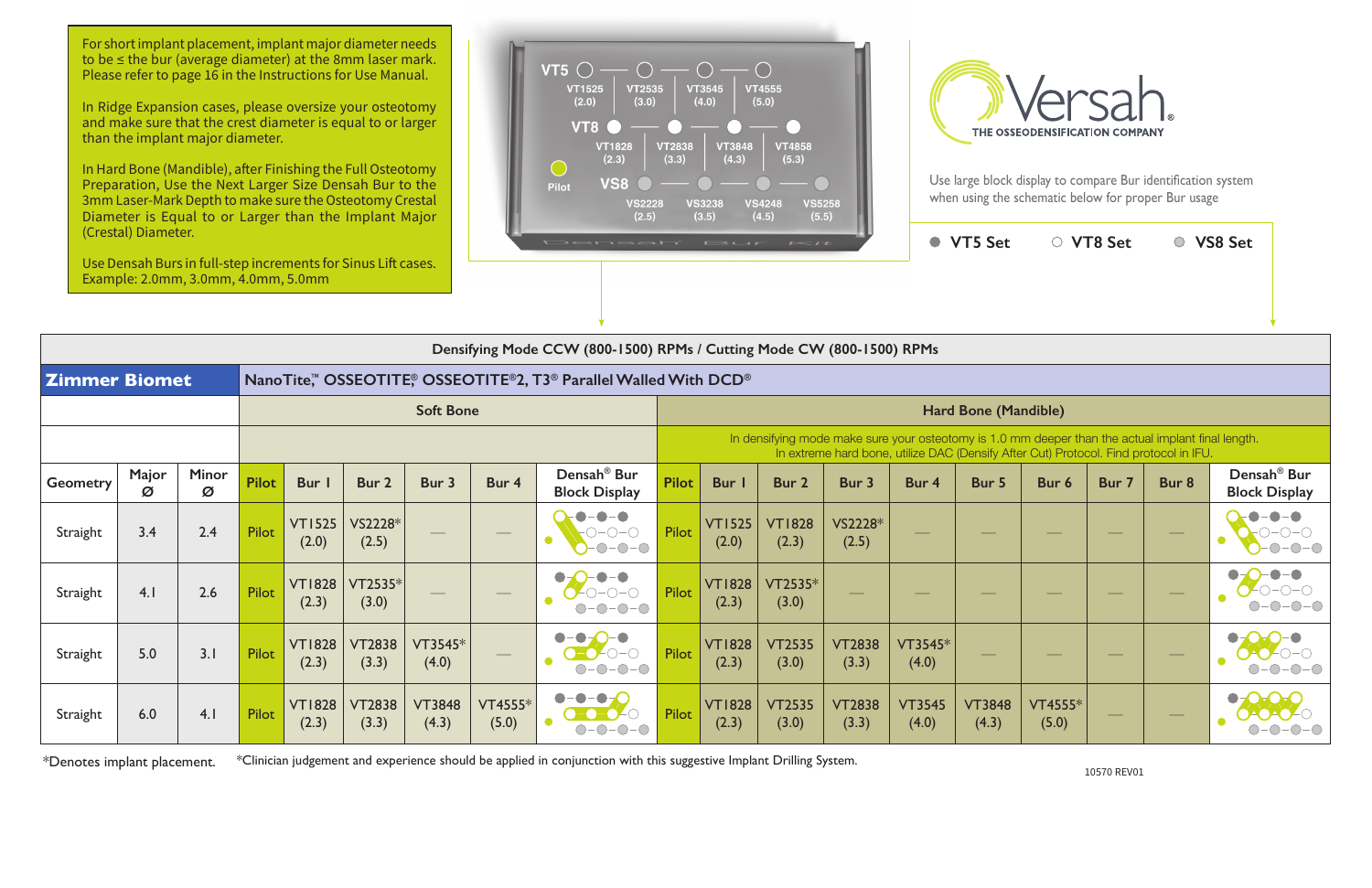Use large block display to compare Bur identification system when using the schematic below for proper Bur usage



 $O-O-O-O$ 

|                 | Densifying Mode CCW (800-1500) RPMs / Cutting Mode CW (800-1500) RPMs<br><b>Zimmer Biomet</b><br>T3 <sup>®</sup> Tapered With DCD <sup>®</sup> NanoTite <sup>™</sup> Tapered, OSSEOTITE <sup>®</sup> Tapered |                   |              |                        |                        |                        |                                 |                                                 |              |                        |                        |                                                                                                                                                                                             |                        |                        |                        |       |       |                                                 |
|-----------------|--------------------------------------------------------------------------------------------------------------------------------------------------------------------------------------------------------------|-------------------|--------------|------------------------|------------------------|------------------------|---------------------------------|-------------------------------------------------|--------------|------------------------|------------------------|---------------------------------------------------------------------------------------------------------------------------------------------------------------------------------------------|------------------------|------------------------|------------------------|-------|-------|-------------------------------------------------|
|                 |                                                                                                                                                                                                              |                   |              |                        |                        |                        |                                 |                                                 |              |                        |                        |                                                                                                                                                                                             |                        |                        |                        |       |       |                                                 |
|                 |                                                                                                                                                                                                              |                   |              |                        |                        | <b>Soft Bone</b>       |                                 |                                                 |              |                        |                        |                                                                                                                                                                                             |                        | Hard Bone (Mandible)   |                        |       |       |                                                 |
|                 |                                                                                                                                                                                                              |                   |              |                        |                        |                        |                                 |                                                 |              |                        |                        | In densifying mode make sure your osteotomy is 1.0 mm deeper than the actual implant final length.<br>In extreme hard bone, utilize DAC (Densify After Cut) Protocol. Find protocol in IFU. |                        |                        |                        |       |       |                                                 |
| <b>Geometry</b> | Major<br>Ø                                                                                                                                                                                                   | <b>Minor</b><br>Ø | <b>Pilot</b> | Bur                    | Bur 2                  | Bur 3                  | Bur 4                           | Densah <sup>®</sup> Bur<br><b>Block Display</b> | <b>Pilot</b> | <b>Bur</b> I           | Bur 2                  | Bur 3                                                                                                                                                                                       | Bur 4                  | Bur 5                  | Bur 6                  | Bur 7 | Bur 8 | Densah <sup>®</sup> Bur<br><b>Block Display</b> |
| <b>Taper</b>    | 3.4                                                                                                                                                                                                          | 1.9               | Pilot        | <b>VT1525</b><br>(2.0) | VS2228*<br>(2.5)       |                        |                                 |                                                 | Pilot        | <b>VT1525</b><br>(2.0) | <b>VT1828</b><br>(2.3) | VS2228*<br>(2.5)                                                                                                                                                                            |                        |                        |                        |       |       |                                                 |
| <b>Taper</b>    | 4.1                                                                                                                                                                                                          | 2.4               | Pilot        | <b>VT1828</b><br>(2.3) | VT2535*<br>(3.0)       |                        |                                 |                                                 | Pilot        | <b>VT1828</b><br>(2.3) | VT2535*<br>(3.0)       |                                                                                                                                                                                             |                        |                        |                        |       |       |                                                 |
| <b>Taper</b>    | 5.0                                                                                                                                                                                                          | 3.2               | Pilot        | <b>VT1828</b><br>(2.3) | <b>VT2838</b><br>(3.3) | VT3545*<br>(4.0)       | $\overbrace{\qquad \qquad }^{}$ |                                                 | Pilot        | <b>VT1828</b><br>(2.3) | <b>VT2535</b><br>(3.0) | <b>VT2838</b><br>(3.3)                                                                                                                                                                      | VT3545*<br>(4.0)       |                        |                        |       |       |                                                 |
| <b>Taper</b>    | 6.0                                                                                                                                                                                                          | 3.9               | Pilot        | <b>VT1828</b><br>(2.3) | <b>VT2838</b><br>(3.3) | <b>VT3848</b><br>(4.3) | VS4248*<br>(4.5)                |                                                 | Pilot        | <b>VT1828</b><br>(2.3) | <b>VT2535</b><br>(3.0) | <b>VT2838</b><br>(3.3)                                                                                                                                                                      | <b>VT3545</b><br>(4.0) | <b>VT3848</b><br>(4.3) | <b>VT4555</b><br>(5.0) |       |       |                                                 |

\*Denotes implant placement.

Clinician judgement and experience should be applied in conjunction with this suggestive Implant Drilling System 10570 REV01

For short implant placement, implant major diameter needs to be ≤ the bur (average diameter) at the 8mm laser mark. Please refer to page 16 in the Instructions for Use Manual.

In Ridge Expansion cases, please oversize your osteotomy and make sure that the crest diameter is equal to or larger than the implant major diameter.

In Hard Bone (Mandible), after Finishing the Full Osteotomy Preparation, Use the Next Larger Size Densah Bur to the 3mm Laser-Mark Depth to make sure the Osteotomy Crestal Diameter is Equal to or Larger than the Implant Major (Crestal) Diameter.

Use Densah Burs in full-step increments for Sinus Lift cases. Example: 2.0mm, 3.0mm, 4.0mm, 5.0mm



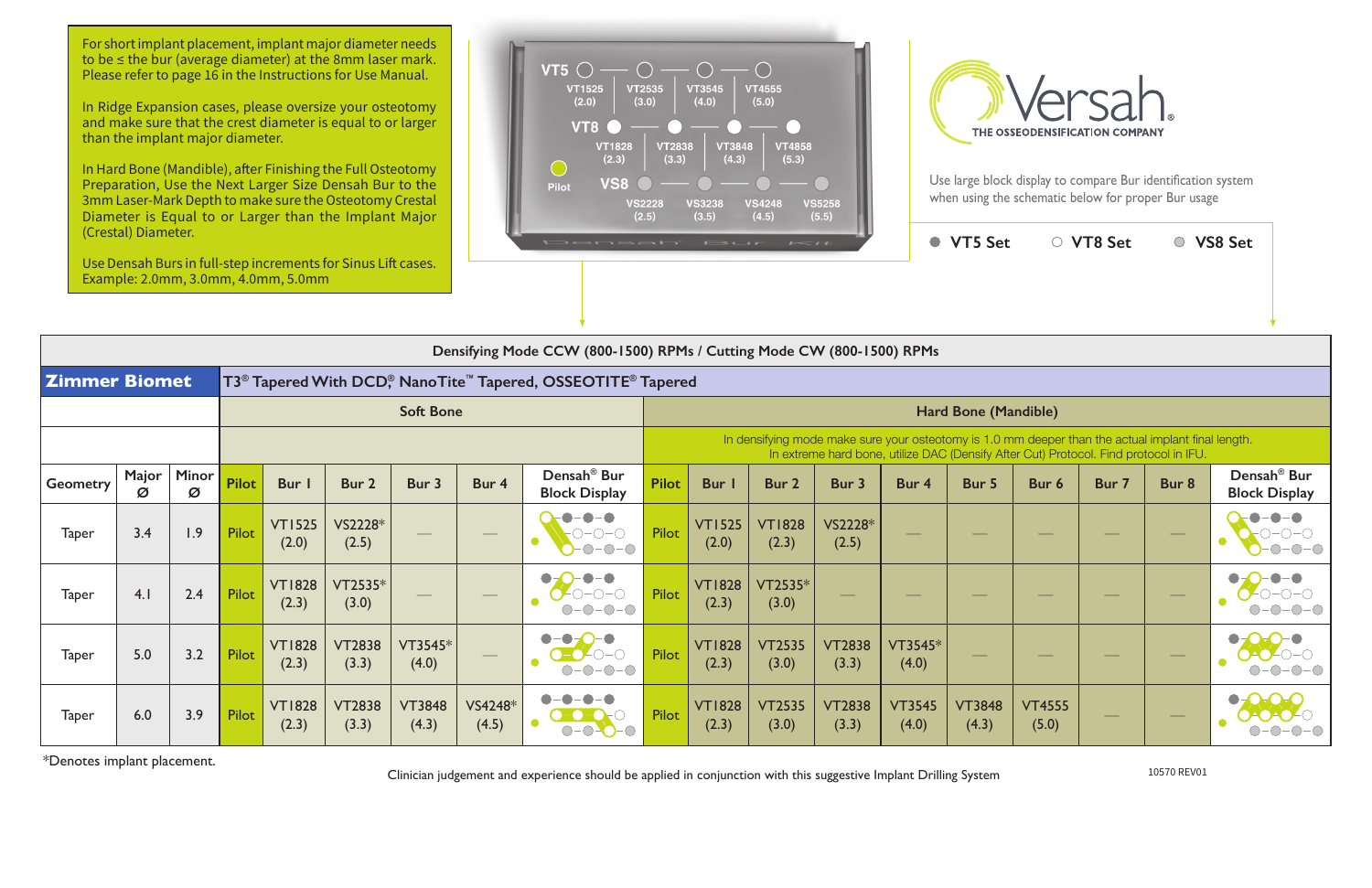Use large block display to compare Bur identification system when using the schematic below for proper Bur usage

|                      | (Crestal) Diameter.<br>Use Densah Burs in full-step increments for Sinus Lift cases.<br>Example: 2.0mm, 3.0mm, 4.0mm, 5.0mm |         |              |                        |                        |                        |                             | Densah <sup>®</sup> Bur                                                  |                      | $\sim$                 |                        | ● VT5 Set              |                        | ○ VT8 Set                                                                                                                                                                                   |                          | ○ VS8 Set                |                                                                           |  |  |
|----------------------|-----------------------------------------------------------------------------------------------------------------------------|---------|--------------|------------------------|------------------------|------------------------|-----------------------------|--------------------------------------------------------------------------|----------------------|------------------------|------------------------|------------------------|------------------------|---------------------------------------------------------------------------------------------------------------------------------------------------------------------------------------------|--------------------------|--------------------------|---------------------------------------------------------------------------|--|--|
|                      |                                                                                                                             |         |              |                        |                        |                        |                             | Densifying Mode CCW (800-1500) RPMs / Cutting Mode CW (800-1500) RPMs    |                      |                        |                        |                        |                        |                                                                                                                                                                                             |                          |                          |                                                                           |  |  |
| <b>Zimmer Biomet</b> |                                                                                                                             |         |              |                        |                        |                        |                             | Tapered Screw-Vent, Tapered Screw-Vent with MTX Surface                  |                      |                        |                        |                        |                        |                                                                                                                                                                                             |                          |                          |                                                                           |  |  |
|                      |                                                                                                                             |         |              |                        |                        | <b>Soft Bone</b>       |                             |                                                                          | Hard Bone (Mandible) |                        |                        |                        |                        |                                                                                                                                                                                             |                          |                          |                                                                           |  |  |
|                      |                                                                                                                             |         |              |                        |                        |                        |                             |                                                                          |                      |                        |                        |                        |                        | In densifying mode make sure your osteotomy is 1.0 mm deeper than the actual implant final length.<br>In extreme hard bone, utilize DAC (Densify After Cut) Protocol. Find protocol in IFU. |                          |                          |                                                                           |  |  |
| <b>Geometry</b>      | Major Ø                                                                                                                     | Minor Ø | <b>Pilot</b> | <b>Bur</b>             | Bur 2                  | Bur 3                  | Bur 4                       | Densah <sup>®</sup> Bur<br><b>Block Display</b>                          | <b>Pilot</b>         | <b>Bur</b>             | Bur 2                  | Bur 3                  | Bur 4                  | Bur 5                                                                                                                                                                                       | Bur 6                    | Bur 7                    | Densah <sup>®</sup> Bur<br><b>Block Display</b>                           |  |  |
| Slow Taper           | 3.7                                                                                                                         | 3.5     | <b>Pilot</b> | <b>VT1525</b><br>(2.0) | $VT2535*$<br>(3.0)     |                        | $\hspace{0.05cm}$           | $\bullet$ - $\bullet$<br>$\bullet$ - $\bullet$<br>$O-O-O-O$<br>$O-O-O-O$ | Pilot                | <b>VT1525</b><br>(2.0) | <b>VT2535</b><br>(3.0) | VT2838*<br>(3.3)       |                        |                                                                                                                                                                                             | $\overline{\phantom{a}}$ | $\hspace{0.05cm}$        | $\bullet - \bullet$<br>$ \bigcirc$ $ \bigcirc$<br>$ \bigcirc$ $ \bigcirc$ |  |  |
| Slow Taper           | 4.1                                                                                                                         | 3.5     | <b>Pilot</b> | <b>VT1828</b><br>(2.3) | VT2838*<br>(3.3)       |                        | $\hspace{0.05cm}$           | $\bullet$<br>$-$ O-O-O<br>$O-O-O-O$                                      | Pilot                | <b>VT1828</b><br>(2.3) | <b>VT2838</b><br>(3.3) | VS3238*<br>(3.5)       |                        |                                                                                                                                                                                             |                          | $\overline{\phantom{m}}$ | $O-O-O-C$                                                                 |  |  |
| Slow Taper           | 4.7                                                                                                                         | 4.5     | <b>Pilot</b> | <b>VT1525</b><br>(2.0) | <b>VT2535</b><br>(3.0) | VT3545*<br>(4.0)       | $\overbrace{\hspace{15em}}$ | $-0-0-0$<br>$O-O-O-O$<br>$O-O-O-O$                                       | Pilot                | <b>VT1525</b><br>(2.0) | <b>VT2535</b><br>(3.0) | <b>VT2838</b><br>(3.3) | <b>VT3545</b><br>(4.0) | VT3848*<br>(4.3)                                                                                                                                                                            |                          | $\hspace{0.05cm}$        | $-0-0$                                                                    |  |  |
| Slow Taper           | 6.0                                                                                                                         | 5.7     | Pilot        | <b>VT1828</b><br>(2.3) | <b>VT2838</b><br>(3.3) | <b>VT3848</b><br>(4.3) | VT4858*<br>(5.3)            | $\bullet$<br>$\cdot$ $\bigcirc$ $\cdot$                                  | Pilot                | <b>VT1828</b><br>(2.3) | <b>VT2838</b><br>(3.3) | <b>VT3545</b><br>(4.0) | <b>VT3848</b><br>(4.3) | <b>VT4555</b><br>(5.0)                                                                                                                                                                      | <b>VT4858</b><br>(5.3)   | VS5258*<br>(5.5)         | $\bullet$ - $\bullet$ - $\bullet$ - $\circ$                               |  |  |

\*Denotes implant placement.

10570 REV01

Clinician judgement and experience should be applied in conjunction with this suggestive Implant Drilling System

For short implant placement, implant major diameter needs to be ≤ the bur (average diameter) at the 8mm laser mark. Please refer to page 16 in the Instructions for Use Manual.

In Ridge Expansion cases, please oversize your osteotomy and make sure that the crest diameter is equal to or larger than the implant major diameter.

In Hard Bone (Mandible), after Finishing the Full Osteotomy Preparation, Use the Next Larger Size Densah Bur to the 3mm Laser-Mark Depth to make sure the Osteotomy Crestal Diameter is Equal to or Larger than the Implant Major (Crestal) Diameter.